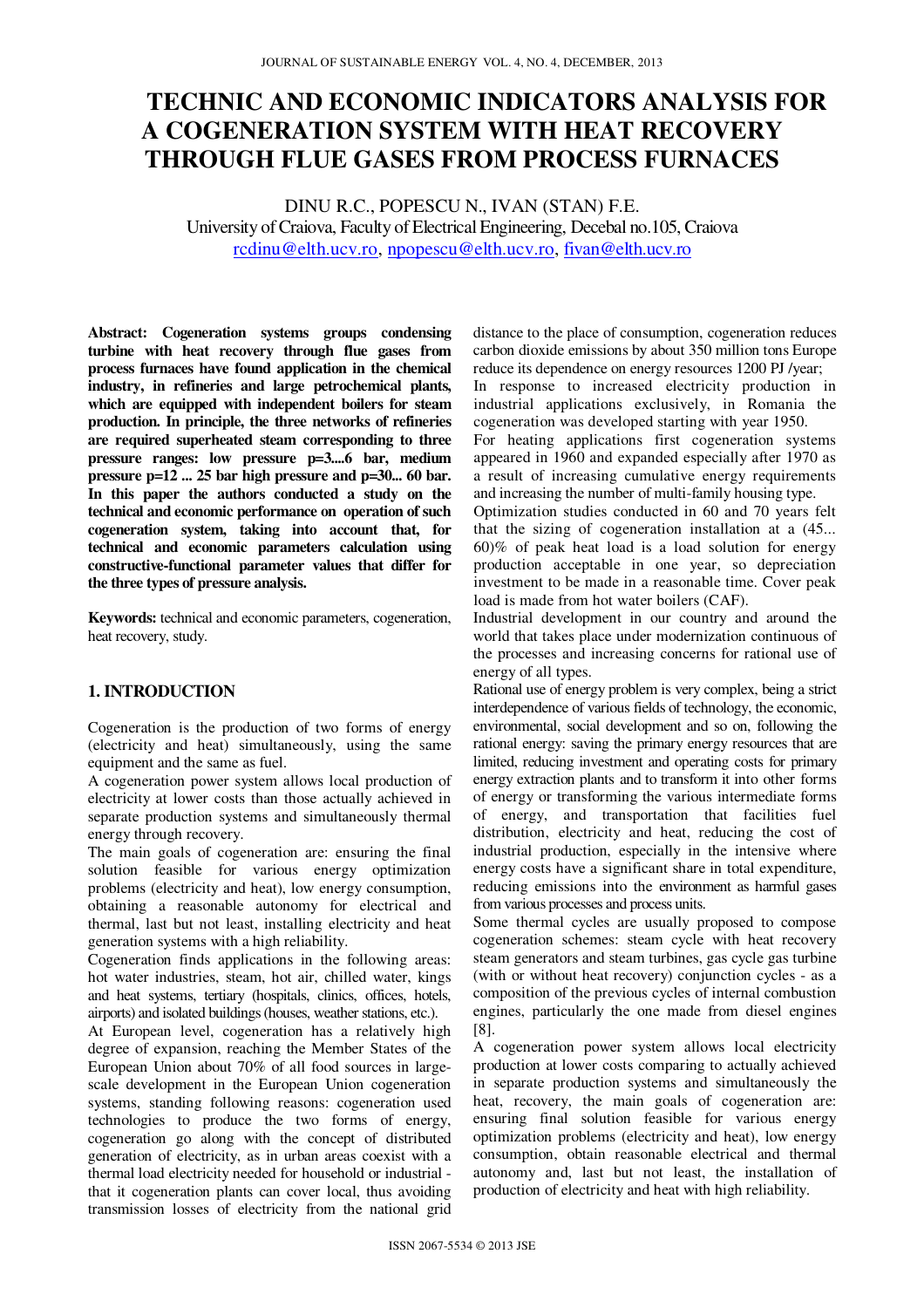In present, combined heat and power plays an important role in most national strategies aimed at saving energy and reducing CO2 emissions, depending very much on the performance of installations for combined production of the two forms of energy (efficiency, recovery electricity and heat, number of hours) and baseline characteristics.

### **2. INDUSTRIAL COGENERATION SYSTEMS WITH STEAM TURBINE**

Characterized by a much higher value for the heat comparing coefficient with urban cogeneration systems, industrial cogeneration systems can be economically efficient depending on the nature, heat demand and its simultaneity with electricity demand.

Industrial cogeneration technologies based on steam turbines lead to specific aspects regarding choosing the production of two forms of energy, on the one hand, depending on the actual technical condition of existing facilities, the remaining lifetimes and their economic efficiency assumed for a 15-20 years perspective, on the other hand, depending on availability perspective (for a minimum 40 years) of fuel used today.

Industrial consumers mainly use steam because of its qualities, it is preferred to other heat agents for heating and relaxation processes in turbines and other uses. Depending on the use you have, the steam must have certain qualities that they possess certain conditions imposed by temperature, pressure and position on phase equilibrium curves.

The main industrial cogeneration systems are made by groups of backpressure up parameters (Figure 1) to raised up parameters turbine generators groups (Figure 2) with adjustable sockets condensing groups (Figure 3) and, more recently, with condensing turbine groups with heat recovery from flue gases through process furnaces (figure 4) [2], [6], [7].



**Fig.1. Cogeneration system with backpressure groups with high parameters: 1 - forced crossing boiler, 2 -** 

**backpressure turbine, 3 - heat accumulator, 4 battery steam transformers, 5 - super heater, 6,7,8 steam consumer group 9 - reduction-cooling station, 10 - total demineralization plant, 11.12 - pressure condensate reservoirs, 13 - getter; 14 - power pump, 15 - starting tank, 16 - water pump boiler** 



**Fig.2. Cogeneration system with backpressure groups with raised parameters** 



**Fig.3. Cogeneration system with condensing groups with adjustable sockets of 25 MW and 50 MW expansion group** 



**Fig.4. Cogeneration system with heat recovery from flue gases: 1 - recovery boiler, 2 - cylinder, 3 - turbine 4 - generator, 5 - turbine condenser E - saver, V evaporator, S – super heater** 

Energy analysis of the energy systems with combined production of electricity and heat performance are based on diagrams illustrating some basic parameters, needed for comparing the separate production technologies.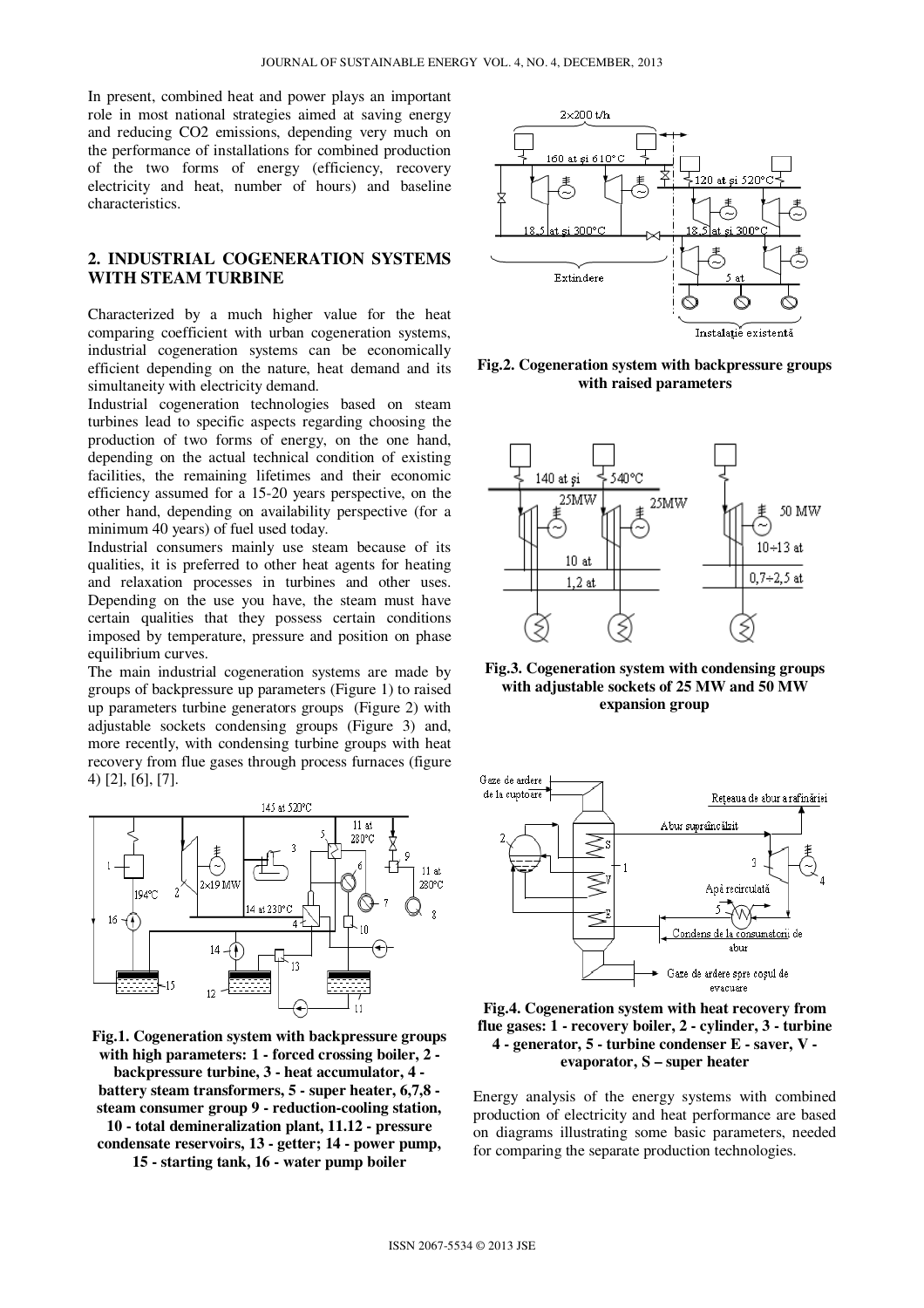## **3. THERMODYNAMICS INDICATORS OF INDUSTRIAL COGENERATION SYSTEMS WITH STEAM TURBINE**

Analyzing in terms of thermodynamic, the electrical and thermal cogeneration systems with steam turbine can be determined [3], [5]:

1 Heat exchanger thermal efficiency for heat production:

$$
\eta_t = \frac{Q_u}{Q_i} \tag{1}
$$

Where:

 $Q_u$  - the amount of heat used [kW];

Qi - the amount of heat introduced into the device, [kW].

2. Corresponding heat losses of electricity in heating cycle [kW]:

$$
\Delta Q = \Delta y_p \cdot \left( q_{CTE} - q_{CT} \right) \cdot Q_i \cdot 10^{-6} \tag{2}
$$

3. Thermodynamic efficiency of the heat exchanger:

$$
\eta_{tot} = \frac{Q_i}{Q_i + \Delta Q} \tag{3}
$$

4. Cogeneration index:

$$
y_p = \frac{P_p}{Q_p} \tag{4}
$$

Where:

 $P_p$  - electric power produced by the steam flow relaxation  $[kW]$ ;

 $Q_p$  - heat flow supplied from turbine [Gcal / h].

5. Reducing cogeneration index due to final temperature difference in heat exchanger:

$$
\Delta y_p = \frac{\Delta i \cdot \eta_m \cdot \eta_g}{(i_2 - i_{2s}) \cdot 860 \cdot 10^{-6}}
$$
 (5)

Where:

 $\Delta_i$  - heat exchanger enthalpy change [kJ / kg];

 $\eta_m$  - turbine mechanical efficiency [%];

 $\eta_{g}$  - generator efficiency [%];

 $i_2$  - enthalpy steam turbine at the end of the real relaxation, [kcal / kgf];

 $i_{2S}$  - enthalpy steam turbine at the end of detente in the saturation temperature [kcal/kgf].

6. The total efficiency of the heat exchanger:

$$
\eta_{tot} = \frac{Q_u}{Q_i + \Delta Q} \tag{6}
$$

7. Power generation efficiency cogeneration system:

$$
\eta_{Coge} = \eta_c \cdot \frac{1+B}{1+B \cdot \eta_c} \tag{7}
$$

Where:

B – energetically coefficient expressed as the ratio of energy produced by steam power outlets and the power produced by steam condenser;

ηc - under pure efficiency condensing boiler [%]. 8. Fuel economy:

$$
\Delta B = \left[ \left( \frac{1}{\eta_{CT}} - \frac{1}{\eta_C \cdot \eta_R} \right) + Y \cdot \left( q_{CTE} - q_{TCET} \right) \right].
$$
  

$$
\frac{1}{H_i} \cdot Q_T \cdot - \frac{E - E_T}{H_i} \cdot \left( q_{CGET} - q_{CTE} \right)
$$
 (8)

Where:

 $H<sub>i</sub>$  - net calorific value of fuel used, [kcal / kg];

 $Q_T$  - delivered heat [kJ];

 $\eta_{CT}$  - boiler efficiency to separate production [%];

 $\eta_C$  - average boiler efficiency CET [%];

 $\eta_R$  - return the transmission of heat, [%];

Y - index heating [kWh / Gcal];

 $q_{CTE}$  - net specific consumption of the boiler, condenser, [kcal / kWh];

q<sub>TCET</sub> - net specific consumption for energy district heating [kcal / kWh];

 $q_{CCH}$  - net specific consumption for energy condensing CET, [kcal / kWh]

E - total energy supplied to the system [kWh];

 $E_T$  - electricity district heating [kWh].

9. Relative increase efficiency in electricity production cycle cogeneration power plants compared to the yield and condensing turbine intakes with adjustable heat produced [kcal / kWh];

$$
\Delta \eta_{CET} = \frac{\eta_{CET}}{\eta_C} - 1 \tag{9}
$$

$$
\Delta \eta_{CET} = \frac{1 - \eta_C}{\frac{1}{B} + \eta_C} \tag{10}
$$

## **4. TECHNICAL AND ECONOMICAL EFFICIENCY INDICATORS FOR COGENERATION SYSTEMS WITH HEAT RECOVERY FROM THE OVEN TECHNOLOGY**

Cogeneration system groups with condensing turbine with heat recovery from flue gases through furnaces process have found application in the chemical industry, in refineries and large petrochemical plants, which are equipped with independent boilers for steam production. In principle, the three networks of refineries required superheated steam, the pressure corresponding to three domains: a network with low pressure steam  $p = 3...6$  bar,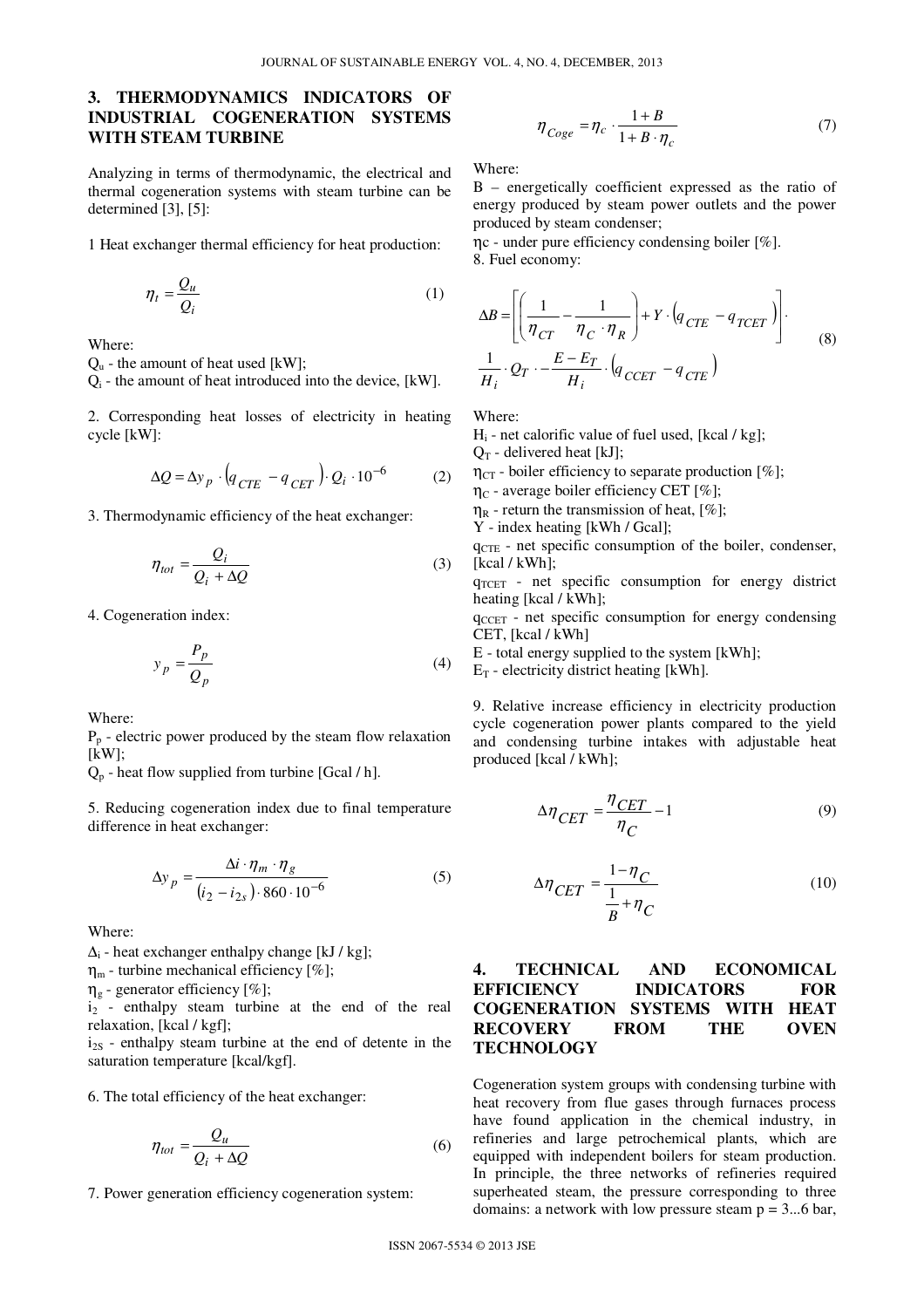medium pressure steam network  $p = 12...25$  bar and a network with high-pressure steam  $p = 30...$  60 bar.

The achievement of such cogeneration systems for recovering heat through flue gases compared to conventional heat recovery systems is possible only with steam generators.

Even if in a period of time, the consumer demand for steam is low, classic steam system works with a very low economic efficiency, an opportunity to streamline the relaxation of consumer's unsolicited steam turbine which drives electric generators.

To get as much energy as mechanical work by loosening the steam turbine is necessary that the pressure and degree of superheat of steam to be as high as possible.

Heat recovery system it is adapting to a base installation, which is a power plant with steam (Figure 5) working after Clausius-Rankine cycle.



**Fig.5. Steam power plant** 

Base boiler plant produce saturated and superheated steam that partially can supply various consumer and the rest of superheated steam is extends coaxially in a turbine mounted with an electric generator.

For the case of a variable heat demand, the system can work at full capacity, increasing electricity production. From the side intakes and final turbine outlet  $T_2$  all three networks feeds the refinery steam.

Cogeneration system with heat recovery from flue gases (Figure 4) consists of a classic boiler to get steam from the flue gases, which then delivers the appropriate network parameters in the condition of the refinery [1].

Boiler flue gas flows through the action of an exhaustive and are discharged into the atmosphere through a very height chimney.

Part of superheated steam is supplied to the refinery steam network with compatible parameters when there is high demand from consumers, and the other part is relaxed in the turbine (3).

The turbine drives the electric generator (4) which provides electricity on the refinery network. The steam turbine is condensed and relaxed in, recharge through a waste heat boiler circulation pumps.

Technical and economical parameters associated with such a system are forced industrial cogeneration potential recoverable heat from flue gases through the flow and

temperature level and the quantity and quality of produced steam is coming [3], [4], [6] [9]:

1. Potential recoverable heat from flue gases,  $Q_{ga}$ , [kJ/h]:

$$
Q_{ga} = m_{ga} \cdot (i_{ga,tg1} - i_{ga,tg2}) \tag{11}
$$

Where:

 $m_{ga}$  - flue gas mass flow [kg/h];

 $I<sub>ga,tgl</sub>$  - enthalpy of combustion gases from the boiler inlet temperature,  $t_{g1} = 550^{\circ}$ C;

 $I_{\text{gal,tg2}}$  - enthalpy of combustion gases from the boiler outlet temperature,  $t_{g2}=180^{\circ}$ C.

2. The flow of steam produced in the boiler, I, [kg/h]:

$$
m_a = \frac{Q_{ga}}{i_{ab,tas} - i_{ab, tal}}
$$
 (12)

Where:

i<sub>ab,tas</sub> - enthalpy of superheated steam temperature  $t_{as}$ =400°C, entry into turbine, [kJ/kg];

 $i_{\text{ab,tal}}$  - enthalpy of liquid water at inlet temperature  $t_{a1} = 20$ °C, [kJ/kg].

3. Total area of heat exchange surfaces,  $A_{t,sch}$ ,  $[m^2]$ :

$$
A_{t,sch} = \frac{Q_{ga}}{k_{ed} \cdot \Delta t_{med}}
$$
 (13)

Where:

 $k_{ed}$  – overall heat transfer coefficient [W/(m<sup>2</sup>.°C)];  $\Delta t_{\text{med}}$  - logarithmic mean temperature difference [°C].

4. Condensate pump power required, P<sub>pump</sub>,[kW]:

$$
P_{pomp\breve{a}} = \frac{m_a \cdot \Delta p}{\rho_a \cdot \eta \cdot 1000} \tag{14}
$$

Where:

∆p- difference between pump discharge pressure and suction pressure (pa=2 bar) [bar];

 $\rho_a$  - steam density [kg/m3];

η - average pump efficiency.

5. Theoretical power turbine,  $P_T$ , [kW]:

$$
P_T = m_a \cdot \left( i_{ab,tas} - i_{ab, teT} \right) \tag{15}
$$

Where:

 $i_{ab,teT}$ -enthalpy of superheated steam leaving the turbine (kJ/kg).

6. Turbine condenser water consumption, folders, [t/h]:

$$
m_{ap\breve{a}} = \frac{m_a \cdot (i_{ab,teT} - i_{cd})}{c_{p,ap\breve{a}} \cdot \Delta t_{ap\breve{a}}}
$$
(16)

Where:

 $i_{cd}$  - condensation enthalpy [kJ / kg];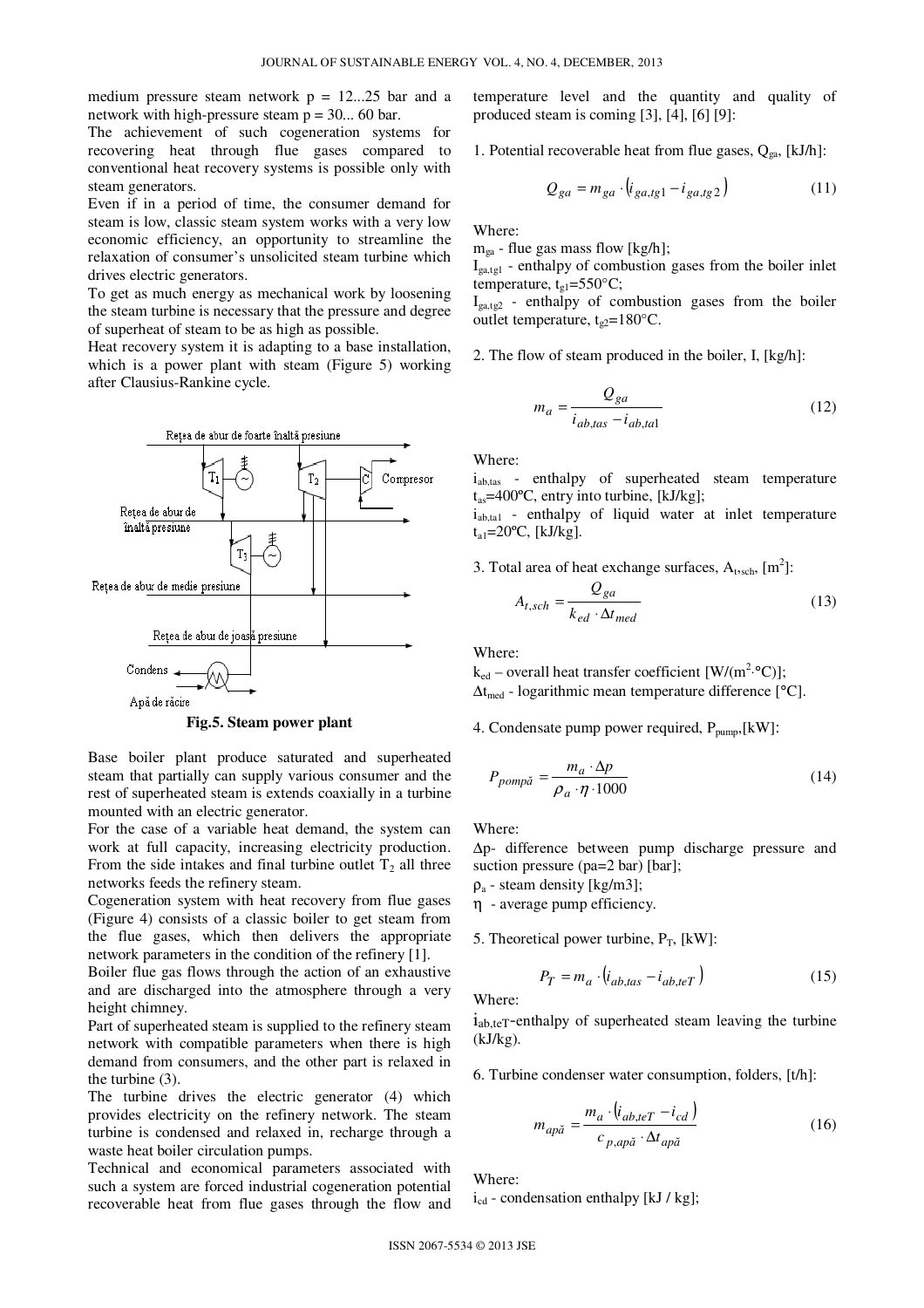$c_{p,ap\tilde{a}}$  - water - average specific heat of cooling water  $[kJ/(kg \cdot ^{\circ}C)]$ ;

 $\Delta t_{apă}$  - cooling water temperature variation.

7. Exergetic efficiency of steam boiler,  $\eta_{ex}$ :

$$
\eta_{ex} = \frac{Ex_{2,i}}{Ex_1} \tag{17}
$$

Where:

 $Ex_1$  - exergy transferred from the flue gas stream, [kJ/h];  $Ex_{2,i}$  - exergy received water-steam circuit, [kJ/h].

In general, these parameters are not independent variables, which are correlated with the physical properties of the combustion gases and steam.

Technical and economic parameters calculation using constructive-functional parameters (Table 1), which differ for the three variants analyzed.

#### **Table 4.1. Constructive-functional parameter values of a cogeneration system with heat recovery from flue gases for the three variants analyzed [6], [9]**

| <b>Constructive-functional</b><br>parameters                                                                   | Value networks superheated steam |                     |                     |
|----------------------------------------------------------------------------------------------------------------|----------------------------------|---------------------|---------------------|
|                                                                                                                | j.p.<br>p=5 bar                  | m.p.<br>$p=15$ bar  | î.p.<br>p=40 bar    |
| 1 Flue gas mass flow, [kg/h]                                                                                   | 7639                             | 7639                | 7639                |
| 2 Enthalpy of combustion gases from<br>the<br>boiler<br>inlet<br>temperature, $t_{g1}$ =550°C, [kJ/kg]         | 3499                             | 3499                | 3499                |
| 3. Enthalpy of combustion gases exit<br>the boiler temperature, $t_{\text{e2}}$ =180°C,<br>[kJ/kg]             | 1067,89                          | 1067,89             | 1067,89             |
| Enthalpy of superheated<br>4.<br>steam<br>temperature $t_{as}$ , [kJ/kg]                                       | 3272                             | 3254,50             | 3211                |
| 5. Enthalpy of liquid water at inlet<br>temperature $t_{a1}$ , [kJ/kg]                                         | 84,2                             | 85,2                | 87,6                |
| 6. The pressure in the pump inlet, $p_a$ ,<br>[bar]                                                            | $\mathfrak{D}$                   | $\mathfrak{D}$      | $\mathfrak{D}$      |
| 7. The difference between the pump<br>discharge pressure and suction pressure<br>$(p_a=2 \text{ bar})$ , [bar] | 3                                | 13                  | 38                  |
| 8. Water density, $\rho_a$ , [kg/m <sup>3</sup> ]                                                              | 915,20                           | 866,60              | 798,70              |
| 9. Average pump efficiency                                                                                     | 0.7                              | 0.7                 | 0.7                 |
| 10. Overall heat transfer coefficient,<br>$[W/(m^2.°C)]$                                                       | 45                               | 45                  | 45                  |
| 11. Logarithmic mean temperature<br>difference, [°C]                                                           | 178                              | 148                 | 117                 |
| 12. Enthalpy of steam at the turbine<br>entry, [kJ/kg]                                                         | 3272                             | 3255                | 3211                |
| 13. Enthalpy of the steam leaving the<br>turbine, [kJ/kg]                                                      | 3041                             | 3011                | 2927                |
| 14. Enthalpy of condensation, [kJ/kg]                                                                          | 111,86                           | 111,86              | 111,86              |
| 15. Average specific heat for water<br>cooling, [kJ/(kg.°C)]                                                   | 4.184                            | 4,184               | 4,184               |
| Cooling water<br>16.<br>temperature<br>variation, [°C]                                                         | 17                               | 17                  | 17                  |
| 17. Exergy transferred from the flue<br>gas stream, [kJ/h]                                                     | $12,48.10^{6}$                   | $12,48.10^{6}$      | $12,48\cdot 10^6$   |
| 18. Exergy received water-steam<br>circuit, [kJ/h]                                                             | $5.76 \cdot 10^{6}$              | $6.59 \cdot 10^{6}$ | $7,31 \cdot 10^{6}$ |

Relations based on computing 11...17 and the constructive-functional parameters in Table 1, for the three pressure levels were obtained the following values of technical efficiency indicators - economic industrial cogeneration systems with heat recovery steam the technological ovens (table 2).

**Table 2. The main technical and economic indicators of a cogeneration system with heat recovery from flue gases [6], [9].** 

| <b>Technical and economic</b><br>indicators               | Value networks superheated steam |                       |                       |
|-----------------------------------------------------------|----------------------------------|-----------------------|-----------------------|
|                                                           | j.p.<br>$p=5$ bar                | m.p.<br>$p=15$ bar    | î.p.<br>$p=40$ bar    |
| 1. Potential recoverable heat from<br>flue gases, [kJ/h]  | $18,571 \cdot 10^{6}$            | $18.571 \cdot 10^{6}$ | $18,571 \cdot 10^{6}$ |
| 2. The flow of steam produced in<br>the boiler, [kg/h]    | 5825,65                          | 5859,65               | 5945.76               |
| 3. Total area of heat exchange<br>surfaces, $[m^2]$       | 644.02                           | 774,57                | 979,79                |
| Condensate<br>4.<br>pump<br>power<br>required, [kW]       | 0.758                            | 3.490                 | 11,232                |
| 5. Theoretical power turbine [kW]                         | 373,76                           | 397,23                | 469,17                |
| Turbine<br>condenser<br>6.<br>water<br>consumption, [t/h] | 239.91                           | 238.84                | 235,32                |
| 7. Exergetic efficiency of steam<br>boiler, $[\%]$        | 46.15                            | 52,80                 | 58,57                 |

#### **5. CONCLUDE**

The CHP basics elements can be grouped in thermodynamic and technical order elements - the cycle for combined power and heat, economic elements determining the effectiveness of its economic and social and hygienic elements in relation to the role of cogeneration in improving working and living conditions [7].

Energy use for technical purposes involves a number of processes that are usually used in intermediate forms of energy that temporarily appear to shift from one form to another gained. Forms of energy that can totally transform are more valuable than unprocessed or only partially convertible, find a wide range of technical use [7].

Promoting cogeneration new solutions, but also evaluating existing ones, the question of economic quantification is the environmental effects of each of the proposed solutions. When comparing different cogeneration systems for selecting the optimal solution, the final decision has economic factor, which is higher conclusively when embedded and ecological effect.

Environmental analysis based on determining indicators, can be "impact with impact", but overall, given the share of different types of impact on the overall effect.

Conclusions drawn from such an analysis are not directly measurable economic. It is therefore necessary to find a methodology for incorporating environmental effects into the cost (or price) of the two forms of energy products, electricity and heat.

Nowadays, as separate systems performance and thermal power generation has improved considerably, the required performance installations for combined production of electricity and heat, to be preferred, must be very high.

Energy analysis of the performance achieved energy systems for combined production of electricity and heat based on diagrams illustrating some basic parameters, needed for comparing the separate production technologies.

Most experts consider that the scheme for combined production of electricity and heat leads to a primary energy savings of 30% for yields values:  $\eta_E = 32\%$ ,  $\eta_{\rm O} = 53\%$ ,  $\eta_{\rm CE} = 38\%$ ,  $\eta_{\rm CO} = 80\%$ .

In practice, yields production systems combined electricity and heat are strongly influenced by specific